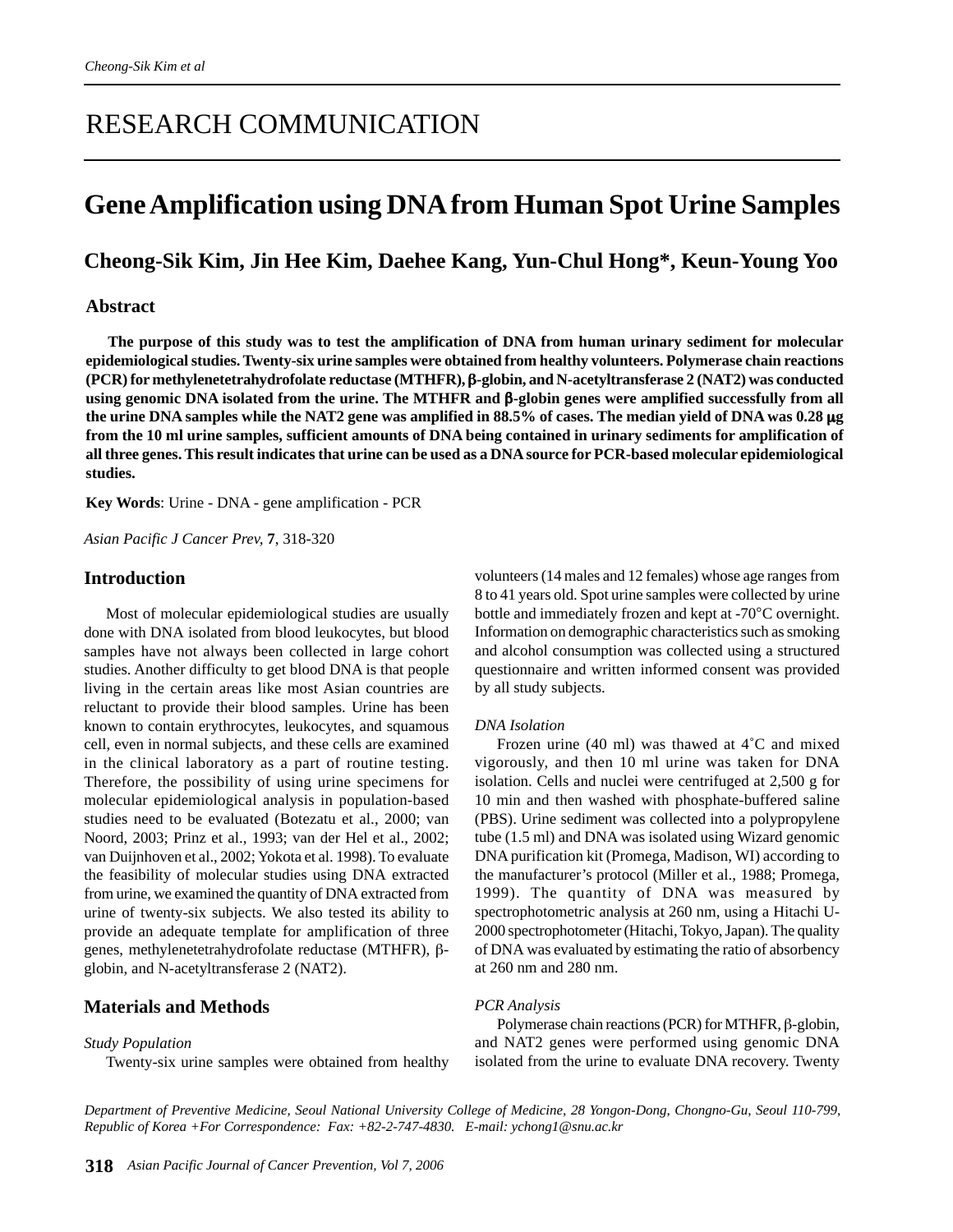| Gene             | Fragment length | Program                                                                                           | Sequence                                                                    |
|------------------|-----------------|---------------------------------------------------------------------------------------------------|-----------------------------------------------------------------------------|
| <b>MTHFR</b>     | 198             | 94 °C for 4 min; 35 cycles of $94$ °C for 40s,<br>58°C for 40s, 72°C for 2 min; 72°C for 10 min   | Forward 5'-aggacggtgcggtgagagtg-3'<br>Reverse 5'-tgaaggagaaggtgtctgcggga-3' |
| $\beta$ -globin  | 268             | 94°C for 4 min; 35 cycles of 94°C for 1 min,<br>55°C for 45 s, 72°C for 1 min; 72°C for 5 min     | Forward 5'-ccacctcatccacgttcacc-3'<br>Reverse 5'-gaagagccaaggacaggtac-3'    |
| NAT <sub>2</sub> | 547             | 95 °C for 5 min; 35 cycles of 95 °C for 1 min,<br>58°C for 1 min, 72°C for 2 min; 72°C for 10 min | Forward 5'-getgggtetggaagetecte-3'<br>Reverse 5'-ttgggtgatacatacacaaggg-3'  |

**Table 1. PCR Conditions and Primer Sequences**

**Table 2. Amplification of MTHFR,** β**-globin, and NAT2 Genes**

| Gene             | Samples amplified by PCR (%) |  |
|------------------|------------------------------|--|
| <b>MTHFR</b>     | 26(100)                      |  |
| $\beta$ -globin  | 26(100)                      |  |
| NAT <sub>2</sub> | 23 (88.5)                    |  |

µl of PCR reaction mixture used for amplification of MTHFR, β-globin, or NAT2 genes contained 10 mM of Tris-HCl (pH 9.0), 40 mM of KCl, 1.5 mM of MgCl2, 0.25 mM of each dNTP, 1 unit of Taq polymerase (Bioneer, Seoul, Korea), 20 pmole of the forward and reverse primers, and 50 ng of isolated genomic DNA as a template. PCR of reaction mixtures was carried out using a thermal cycler, PTC-200 (MJ Research, Watertown, MA, USA). Primer sequences and PCR conditions are given in Table 1 (van der Hel et al., 2002). PCR amplified fragments were detected by electrophoresis on 2% agarose gels. Positive amplification of the MTHFR, β-globin, and NAT2 genes was determined based on the presence of 198-bp, 286-bp, and 547-bp products.

### *Statistical analysis*

Yield of DNA isolated from male urine was compared to those from female urine using the t-test. A probability level of 0.05 was used as the criterion of the statistical significance. SAS, version 8.1 (SAS institute Inc., Cary, NC, USA), was used for the statistical analysis.



**Figure 1. Quantity of DNA Isolated from Urine Samples**

# **Results**

From the 10 ml urine samples, total DNA yield ranged from trace levels to 4.80 µg. The median yield of DNA isolated from the urine was 0.28 µg for male and 0.26 µg for female (Figure 1). Although the urine from males had more DNA than those from females, the difference was not significant ( $p = 0.49$ ). The number of samples from which DNA was extracted less than 0.5 µg, between 0.5 and 1.5 µg, and over 1.5 µg was 16 (61.5%), 6 (23.1%), and 4 (15.4%), respectively. When the quality of isolated DNA was evaluated by estimating the ratio of absorbency at 260 nm and 280 nm, median value of the quality showed 1.6. When PCR was performed, MTHFR and β-globin genes were amplified successfully from all the genomic DNA samples while NAT2 gene was amplified in 23 of 26 (88.5%) (Figure 2 and Table 2).

# **Discussion**

In this study, urine specimen was tested as a suitable DNA source for molecular epidemiological studies. Our result that MTHFR and β-globin genes were amplified successfully from all the genomic DNA samples suggests that urine samples can be used as a DNA source for determining genotypes. The urinary DNA originates from cells dying in various tissues including kidney and bladder or the urinary



**Figure 2. PCR Products of MTHFR,** β**-globin, and NAT2 Genes.** Commercialize markers (100-bp) and negative control (NC) are shown on the left and right, respectively. Amplification of the MTHFR, β-globin, and NAT2 genes was determined based on presence of 198-bp (A), 286-bp (B), and 547-bp (C) products